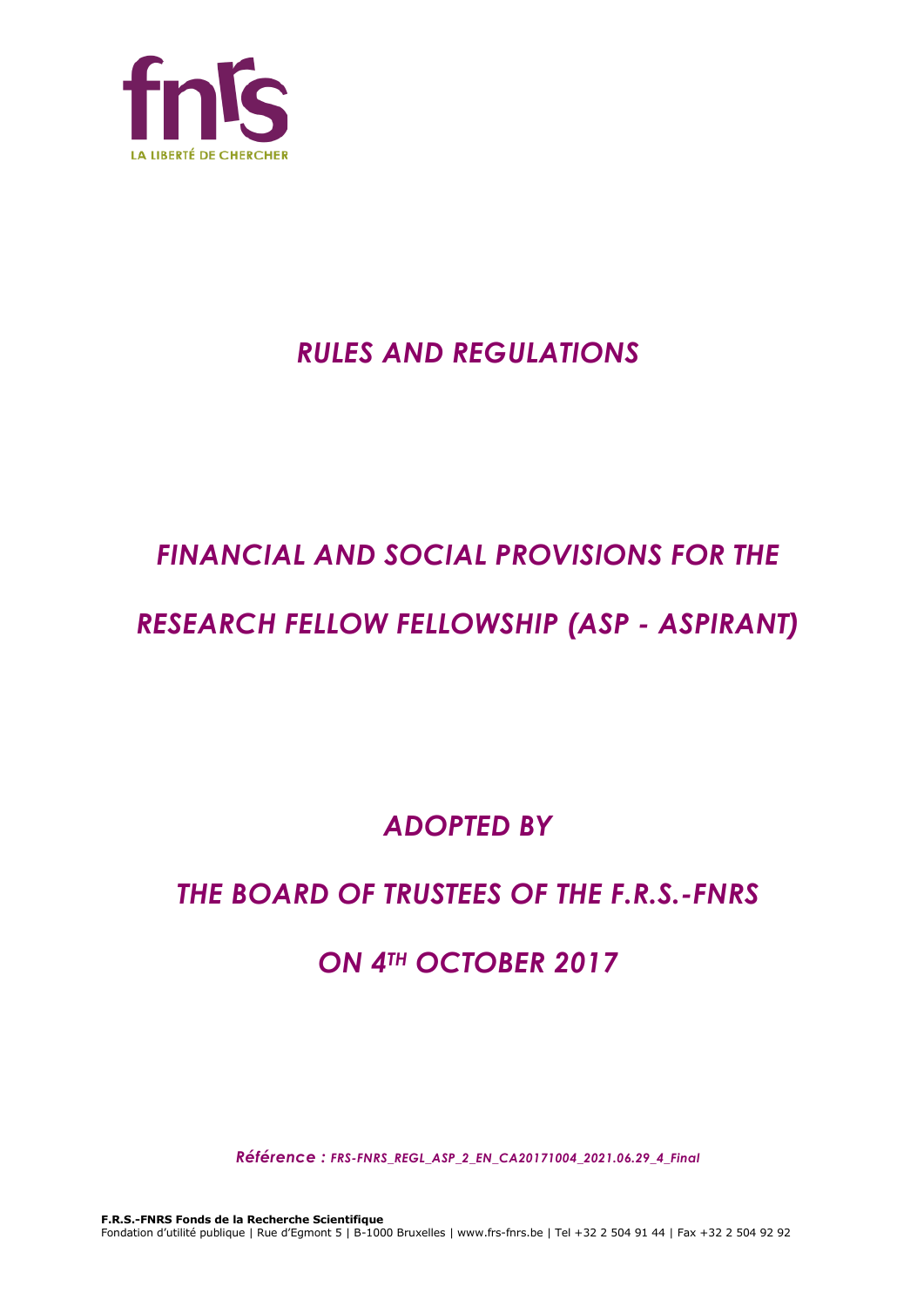## **TABLE OF CONTENTS**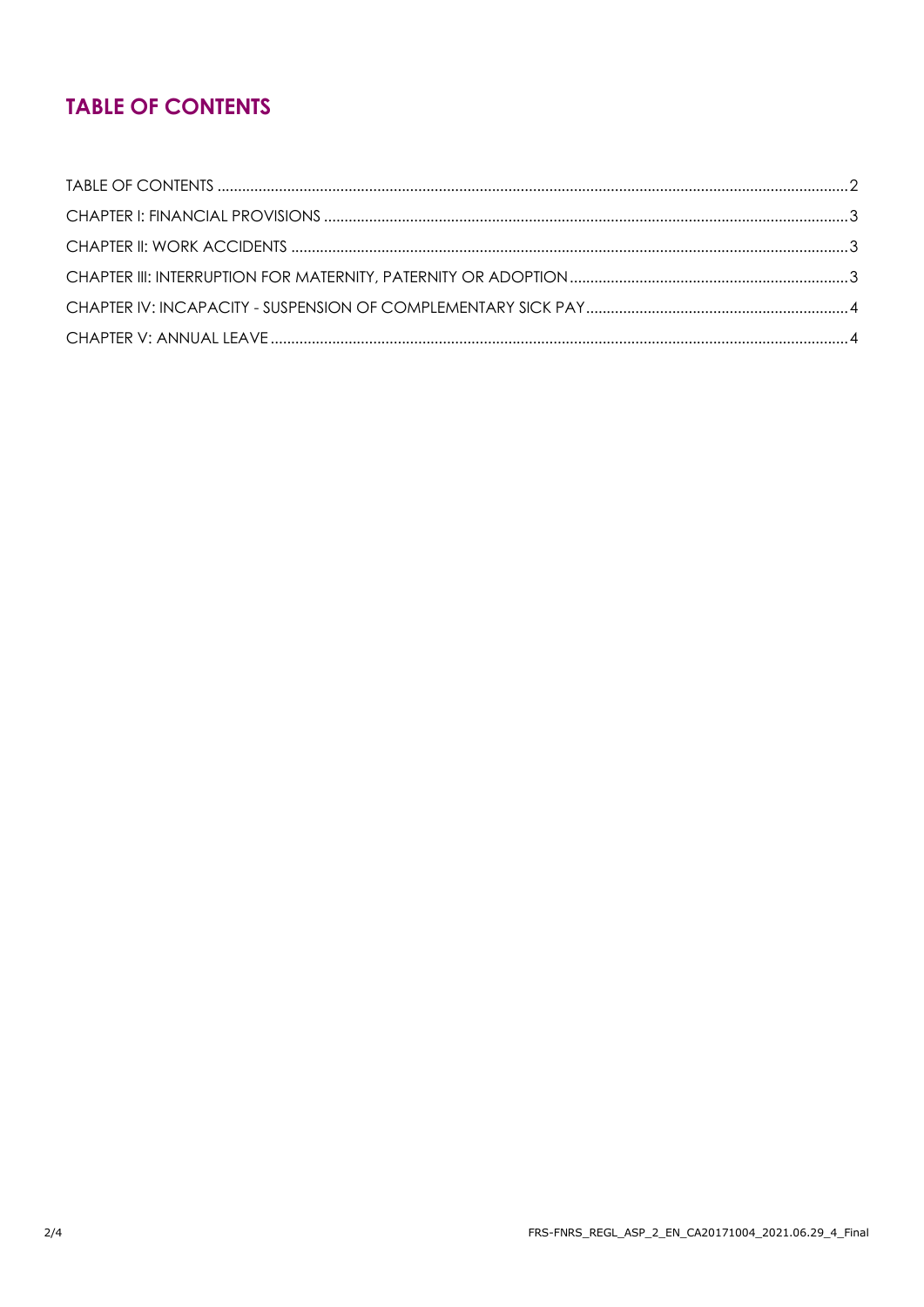### **CHAPTER I: FINANCIAL PROVISIONS**

#### Article 1

The amount of the grant in force on 1st October is mentioned on the F.R.S.-FNRS website.

As from the month that follows the month during which Research Fellows (ASP - Aspirant) obtained the title of doctor, their grant is increased in proportion to the increase in salary given to a university assistant who obtained a Ph.D.

#### Article 2

This grant is exempt from tax on income in accordance with the CI.RH.241/499.925 circular of the direct tax administration of the Ministry of Finance. The beneficiary is nonetheless subject to the employee social security scheme.

#### Article 3

Fellowship holders shall be remunerated on a monthly basis and in arrears on the bank account of their choice. The bank account must be opened in a financial institution established in Belgium.

Any change of bank account number must be reported online by the fellowship holder on their personal e[-space](https://e-space.frs-fnrs.be/) page.

### **CHAPTER II: WORK ACCIDENTS**

#### Article 4

Fellowship holders are covered by an insurance contract required by the law. This contract covers ordinary work risks during seminars or in laboratory as well as risks of accidents occurring on their way to work.

It also covers the risks incurred during temporary missions in Belgium and abroad. Fellowship holders may use any common transportation (sea, air or road transport) authorised for people transportation to travel, inasmuch as they are not members of the crew.

### **CHAPTER III: INTERRUPTION FOR MATERNITY, PATERNITY OR ADOPTION**

#### Article 5

During the maternity, paternity or adoption leave, the Research Fellow receives a replacement income paid by the mutual insurance company as from the time set by the law regarding sickness and invalidity insurance. In that case, the payment of the remuneration is immediately suspended.

To that end, Research Fellows shall give prior notice to their promoter and the F.R.S.-FNRS of the starting date of their leave.

The Fund gives the Research Fellow in the situation mentioned above an extra payment to the indemnity provided by the mutual insurance company in order to compensate for the loss of income.

To that end, Research Fellows must provide the Fund with a certificate issued by the health care insurer (the mutual insurance company), mentioning both gross and net amounts of the maternity, paternity or adoption indemnity that they have received.